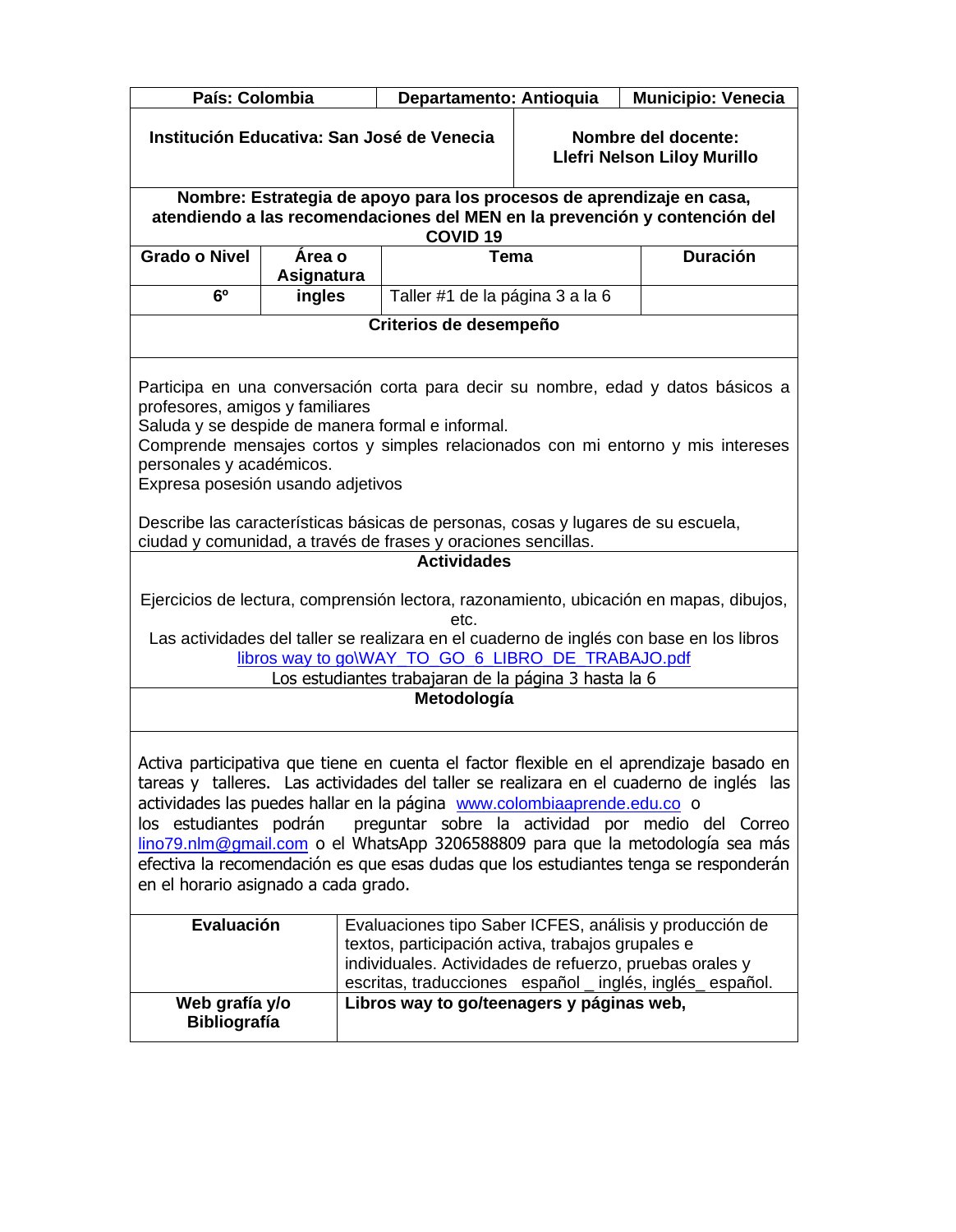## **module 1 // Unit 1**

# Lesson 1 » My First Day at School!

| I. Complete the conversations. Use the clues in<br>the box and put them in the right place. |                                     | » How old are<br>» Where<br>ngour |
|---------------------------------------------------------------------------------------------|-------------------------------------|-----------------------------------|
| Carlos: Good morning, What's your f<br><u>name</u> ?                                        | Cristal: Hello! My name is Cristal. | » Mee to meet                     |
| Mariana: My name is Mariana Echenique.                                                      |                                     | » Are you                         |
| Carlos: Excuse $\overline{me}$ , $\overline{1}$                                             | Francisco: My name is Francisco.    | » Can <sub>2</sub> you            |
| Mariana: It'sE-C-H-E-N-I-Q-U-E                                                              | , Cristal?                          | youellast                         |
| Carlos: Ok. <sup>2</sup>                                                                    | Cristal: I'm 12 years old.          | name?                             |
| Mariana: No, I'm not. I'm 13.                                                               | Francisco: 5                        | , Cristal.                        |
|                                                                                             |                                     |                                   |

Cristal: Nice to meet you too, Francisco.

- **2.** Now, answer the questions about you. Draw a picture of yourself in the box or paste a photograph.
	- **1.** What's yourfull name? .

**Unit»<sup>1</sup>**

**Hello!**

- **2.** How old are you? .
- **3.** Are you in sixth grade? .
- **4.** What's your school's name? It's .
- **3.** Do the following math exercises. Write the answers with letters, not numbers! Then, get the secret code and find the mystery sentence.

| $Six + three = mine$    | $c. Two + one =$        | $f.Six + two = \_\_$            | i. Four $-$ four $=$        |
|-------------------------|-------------------------|---------------------------------|-----------------------------|
| a. Eight $-six =$       | $d.$ Five + five =<br>W | g. Four + three = $\frac{1}{2}$ | j. Three + $two =$<br>space |
| $b.$ Four $-$ three $=$ | $e. Six-two =$          | $h.$ Nine – three =<br>M        |                             |

|  |  | $h$ | $0$ 5 | $-$   4   3   5   2 |  | $-1$ |  | । ≺ |  |
|--|--|-----|-------|---------------------|--|------|--|-----|--|

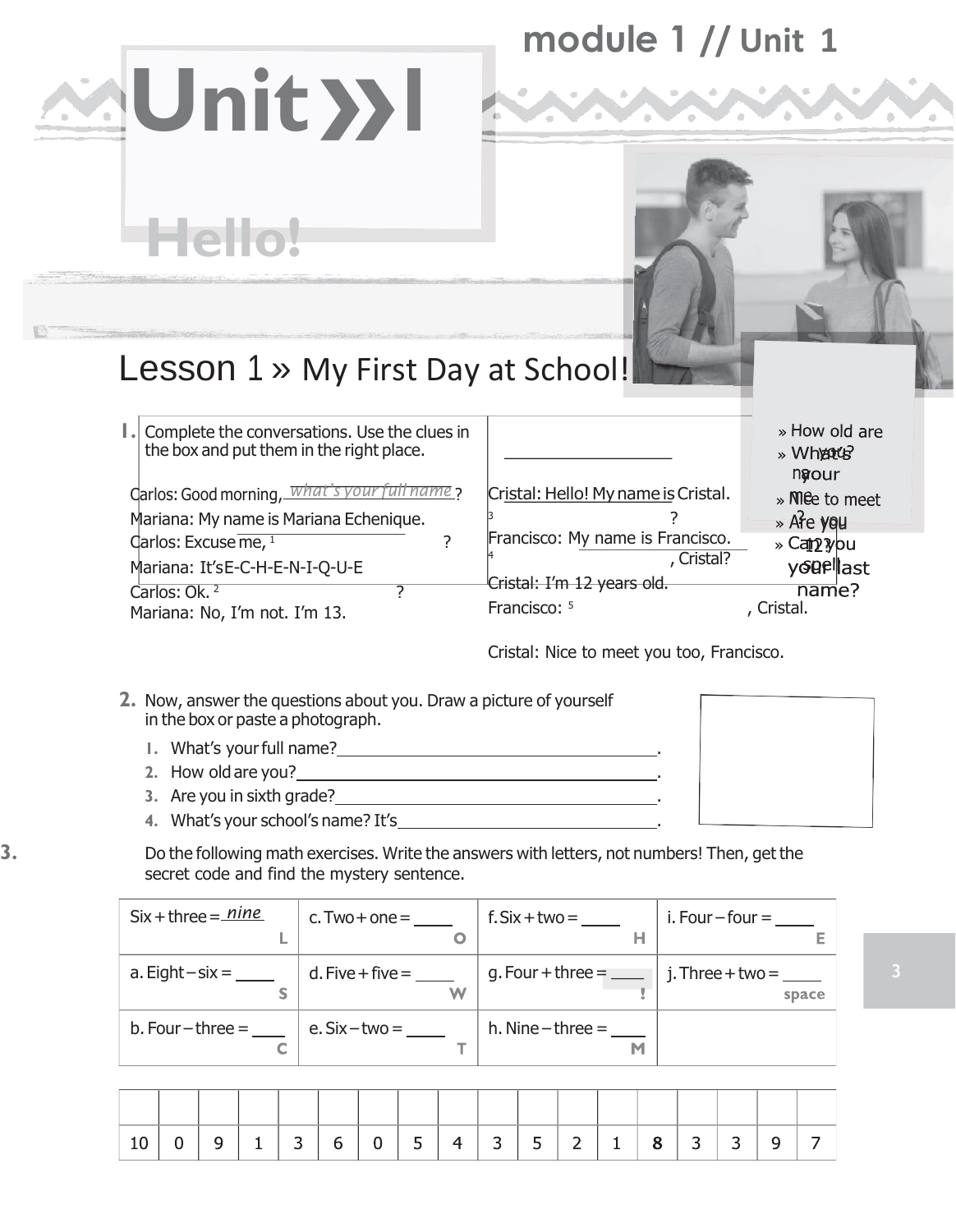#### Lesson 2 » My Favourite Place!

**1.** Look at the images. Complete the questions with *a*, *an* or*some* and give an answer for them. If the answer is negative, give the correct information.



**2.** Read the following conversation of a teacher with his class and complete the missing information with the phrases from the box.





| Teacher: Good morning students! <sup>1</sup> |                    | $\_$ on page $11.^2$           |
|----------------------------------------------|--------------------|--------------------------------|
| the story and $3$                            | the questions. $4$ | the answers in your notebooks. |

Carla: OK Miss Blanco. We finished.

Teacher: Well, now <sup>5</sup> \_\_\_\_\_\_\_\_\_\_\_\_\_\_\_\_\_\_ at the board and tell me what you see.

Students: Me, me, please teacher, me!!

Teacher: <sup>6</sup> because I can't hear you! <sup>7</sup> and wetake turns. Carolina, tell me.

Carolina: It is an insect!

Teacher: Very good Carolina. Now, 8\_\_\_\_\_\_\_\_\_\_\_\_\_ not in groups. Read about the life of this interesting insect.

Teacher: OK class, this is all for today. Remember to <sup>9</sup> \_\_\_\_\_\_\_\_\_\_\_\_\_\_\_\_\_\_\_\_\_\_ your homeworkand <sup>10</sup> tomorrow.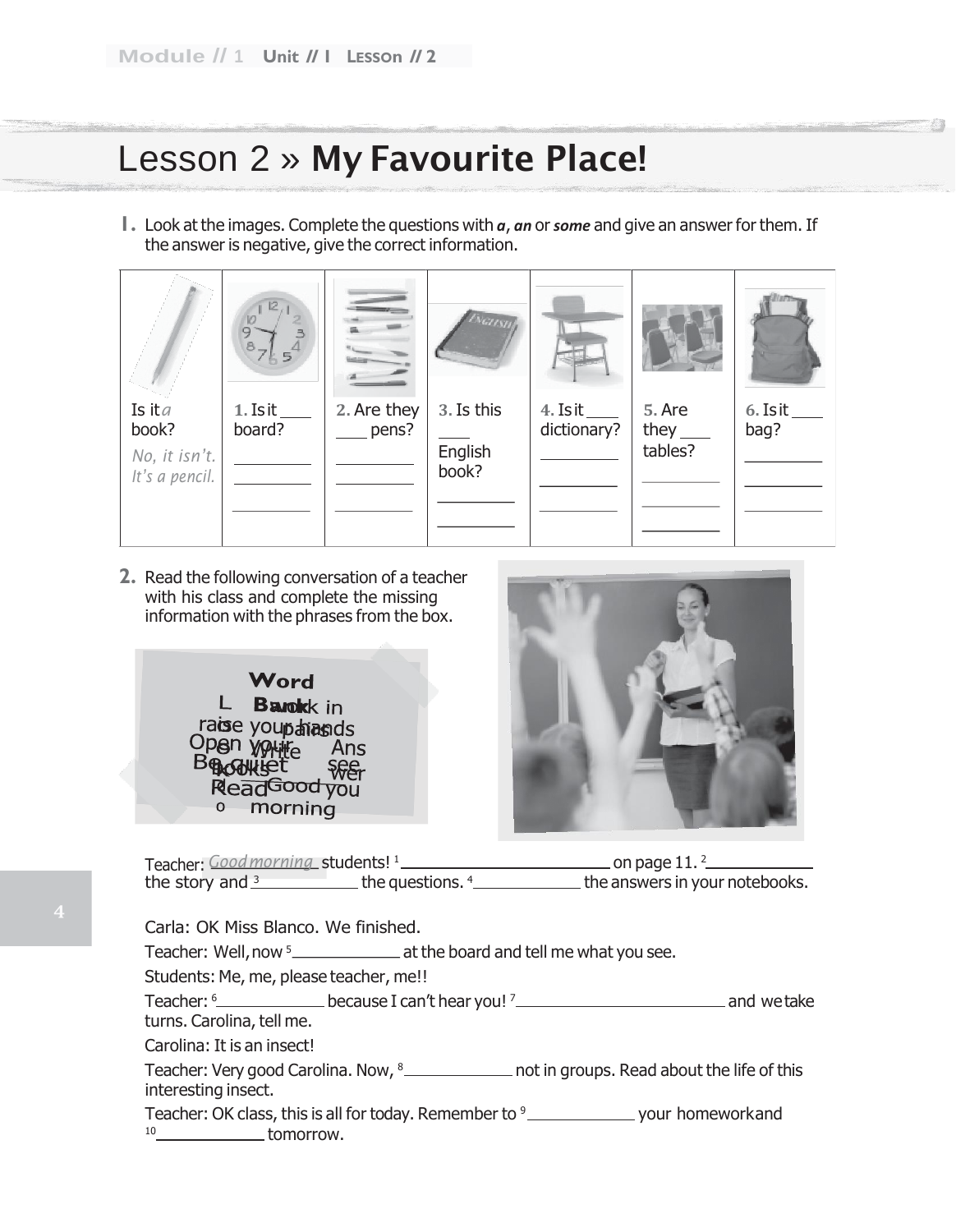## **module 1 // Unit 1**

### Lesson 3 » Making a Directory

**1.** Write the question you need to ask forthe following information.Use **what's your…?** or **howold…?**

| <b>Information needed</b> | Question          |
|---------------------------|-------------------|
| Name                      | What's your name? |
| I. Last name              |                   |
| 2. Age                    |                   |
| 3. ID number              |                   |
| 4. Mobile number          |                   |
| 5. Home number            |                   |

**2.** Read the following conversation of a teacher with his class and complete the missing information with the phrases from the box.



.

| Name: Manuel Camargo |                             |  |
|----------------------|-----------------------------|--|
| Age: 13              | ID number: 1009675283       |  |
| Grade: sixth grade   | Mobile number: 301 223 7621 |  |
|                      |                             |  |

|                  | Hello! Thisis Manuel Camargo |         | He <sup>1</sup> |  |
|------------------|------------------------------|---------|-----------------|--|
|                  | (name)                       |         | (age)           |  |
| He <sup>2</sup>  |                              | His $3$ |                 |  |
|                  | (school's grade)             |         | (ID number)     |  |
| His <sup>4</sup> |                              |         |                 |  |
|                  | (mobile number)              |         |                 |  |

**2.** Now, write a paragraph about someone in your family. First complete the information.

| Name: Name and the service of the service of the service of the service of the service of the service of the service of the service of the service of the service of the service of the service of the service of the service  |  |
|--------------------------------------------------------------------------------------------------------------------------------------------------------------------------------------------------------------------------------|--|
|                                                                                                                                                                                                                                |  |
|                                                                                                                                                                                                                                |  |
|                                                                                                                                                                                                                                |  |
| Home number: the contract of the contract of the contract of the contract of the contract of the contract of the contract of the contract of the contract of the contract of the contract of the contract of the contract of t |  |
|                                                                                                                                                                                                                                |  |